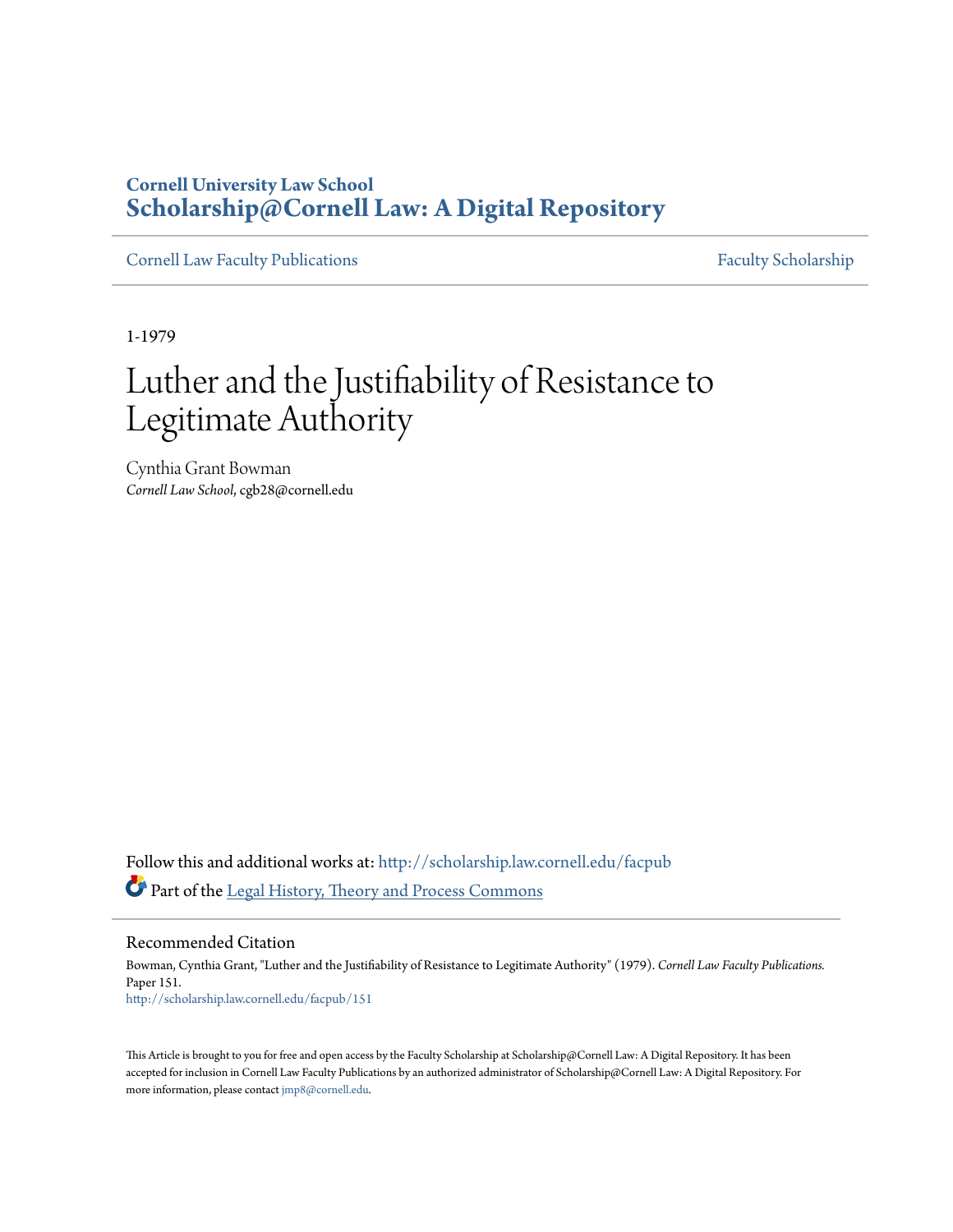### **LUTHER AND THE JUSTIFIABILITY OF RESISTANCE TO LEGITIMATE AUTHORITY**

#### **BY CYNTHIA GRANT SHOENBERGER**

**The works of Martin Luther and of other early Protestant writers are often completely neglected by students and scholars of political thought in this country. If his period is considered at all, Luther is generally dealt with cursorily, as a stepping-stone to Calvin and the Huguenots, essential to political and intellectual history but not very interesting in his own right. The impression frequently given is that Luther was a latter-day Augustine in his views of secular authority, endorsing its legitimacy for the Christian and counselling strict obedience to the powers-that-be.** 

**One reason for this conclusion, which I contend is a mistaken one, is that the writings translated, collected, and anthologized for academic use are those which Luther wrote during the early years of his clash with the Roman church and the associated notion of a universal Christendom represented by the Holy Roman Empire. Reading, for example, the 1523 work, Temporal Authority, the student finds that Luther was concerned to "provide a sound basis for the civil law and sword, so no one will doubt that it is in the world by God's will and ordinance."' The image of the political system which pervaded the work was of a hierarchical order of authorities established by God. Power flowed downwards, and those in inferior positions were obligated to obey those set above them in the hierarchy. The implications for the possibility of resistance in Germany were clear: although the use of force might be permissible against an equal or inferior authority, a prince could never**  justly wage war against his overlord, the emperor.<sup>2</sup> It went without say**ing that a private subject might never actively resist the authorities set over him, but Luther nonetheless allowed for the possibility of refusal to obey in cases when the prince trespassed upon the jurisdiction belonging of right only to God. Under such circumstances the Christian's two duties, to God and to his prince, might come into conflict; and the proper response to such a dilemma was that which Saint Augustine had**  prescribed-passive resistance, that is, to disobey but submit to what**ever punishment might be assigned for disobedience.3** 

**<sup>1</sup> Luther, Temporal Authority: To What Extent it Should be Obeyed (1523), in Luther's Works (hereafter Works) (55 vols.; St. Louis and Philadelphia, 1955-75), XLV, 85. <sup>2</sup>Ibid., 124-25. 3Ibid., 112.**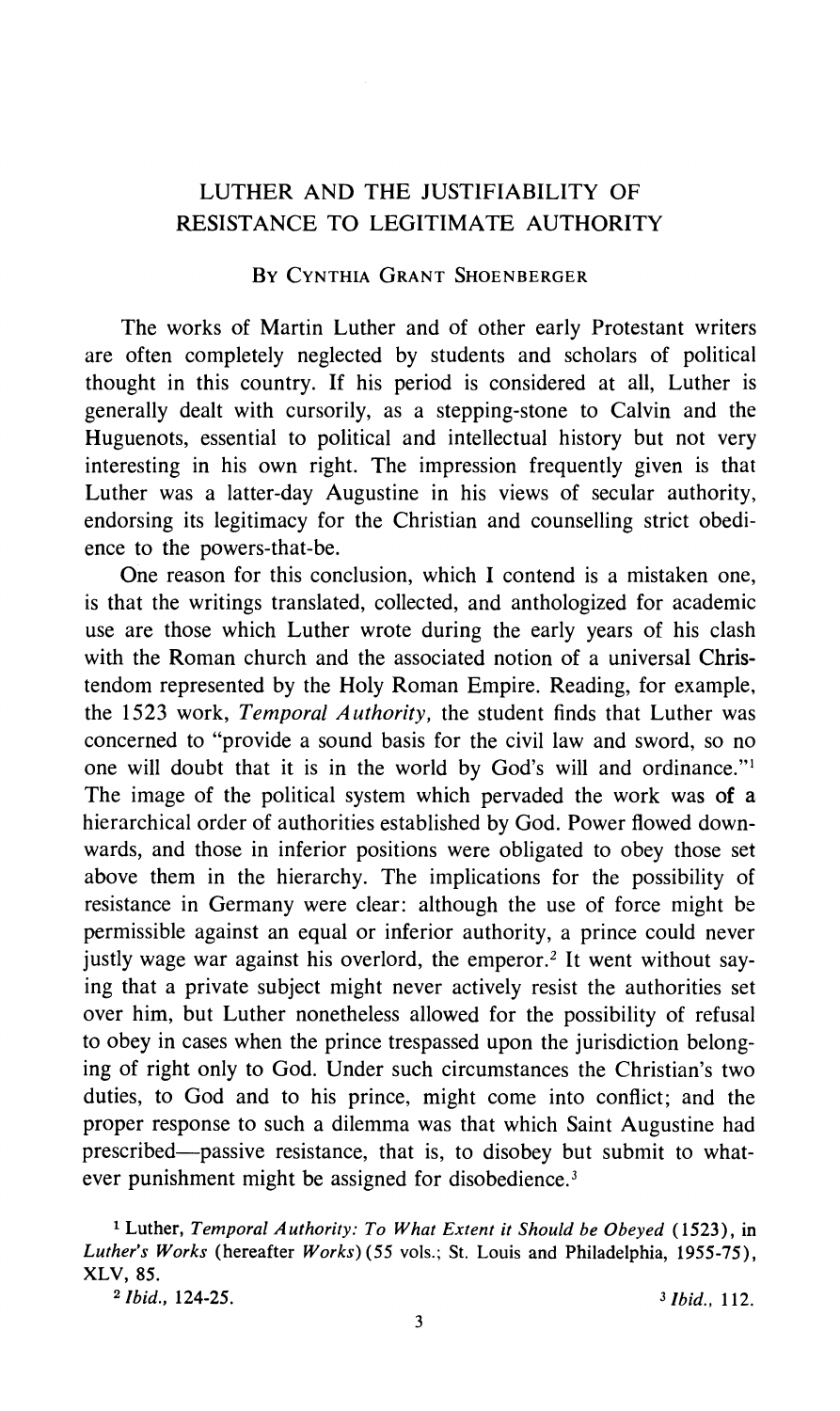**What is often forgotten about Temporal Authority is that it was written out of Luther's concern about the excessive interference of the Catholic Church in secular affairs, during a period when he had not yet abandoned hope that the Emperor Charles V might support him in that concern. Like so many of Luther's writings, it was directed toward a particular situation; it was not intended to provide a definitive theory of political obligation. Moreover, the mistaken impression that Luther never condoned any form of active resistance is strengthened in the minds of political theorists by knowledge of his response to the outbreak of the Peasants War, when despite his original sympathy with their**  demands Luther issued a series of vituperous pamphlets<sup>4</sup> encouraging **the German princes to put down the rebellious peasants with all necessary means. The excessively bloody results, as well as the intemperate**  language used by Luther, entrenched the notion of him as an indis**criminate supporter of the government in power, however brutal.** 

**This fundamentally erroneous conclusion can be corrected only by tracing the evolution of Luther's thought on the subject of resistance beyond the early 1520s, through the period when the Protestant League of Schmalkalden was founded, and during the years of intense, though intermittent, hostilities preceding the 1547-51 war between the Emperor Charles V and the evangelical cities and states. Luther himself died in 1546, before the outbreak of full-scale armed strife; but during the years when he felt his church to be imminently threatened, his opinion on active resistance to the Emperor underwent radical change. Since he was not a writer of elaborate theoretical Summae, the development of his thought on this issue can only be understood through examination of his correspondence, public debates, and private conversations, or Tischreden, as recorded by students who frequently dined in the Luther household. These materials are not easily accessible to the English reader, since they have by and large not been translated from the original archaic German and/or Latin, and are rarely included in the anthologies used by American students of political thought.5** 

#### **Luther's Early Position on Resistance**

**Before turning to those later writings, it is very important to understand the situation Luther faced after his dramatic break with the Roman church in 1517. He was entirely dependent upon the protection** 

**4 For example, Admonition to Peace: A Reply to the Twelve Articles of the Peasants in Swabia (1525), in Works, XLVI, 17-43; Against the Robbing and Murdering Hordes of Peasants (1525), in Works, XLVI, 49-55; and An Open Letter on the Harsh Book against the Peasants (1525), in Works, XLVI, 63-85.** 

**5Although never included in the anthologies in common use, some of these materials are not inaccessible to the English reader who is a serious student of**  Luther, for a number are included in the American edition of Luther's Works.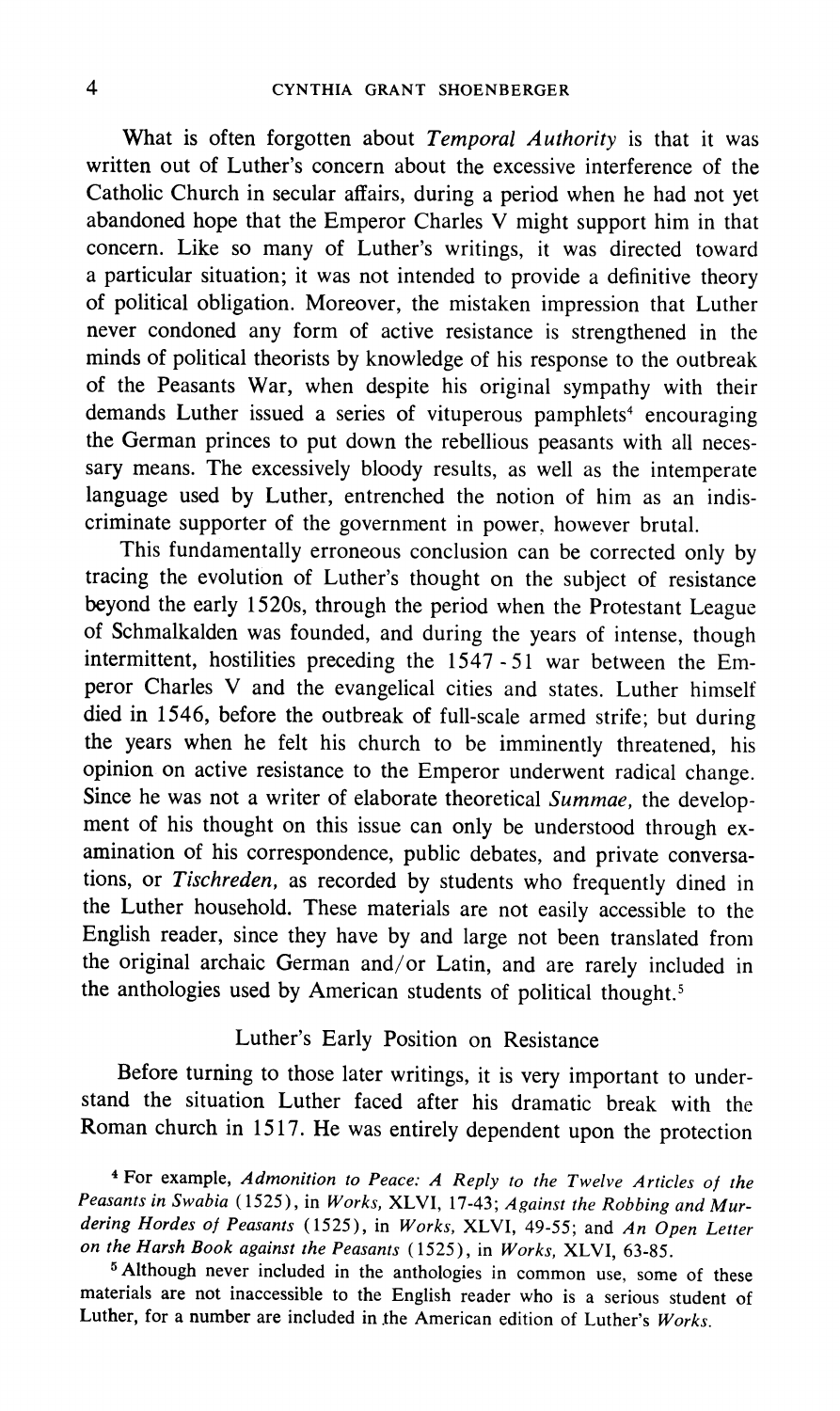**of the evangelical princes, and it was only through the intervention of the Elector Frederick of Saxony, who arranged for Luther to be kidnapped and placed under protective custody after his condemnation at the 1521 Diet of Worms, that he escaped capture and perhaps death by the forces of Emperor Charles V and Pope Leo X. Thus, despite the revolutionary individualistic overtones of his theology, with its proclamation of the priesthood of all believers, the validity of the individual conscience, and the church as a community of all the faithful, Luther did not wish to lose the support of the Protestant princes by arousing fears of a general popular rebellion. He urged that the Reform be carried out in an orderly fashion by the established authorities and warned against overzealous measures by the population at large, such as iconoclasm and the interruption of Masses.6 The use of violence in the service of Reform, he thought, resulted more frequently in harm than benefit and could succeed only in discrediting the Lutherans.7 Thus both political and pragmatic considerations led Luther at this time to oppose disruption of the established order.** 

**Such considerations were supported both by Luther's ethical convictions and by factors of temperament. He was shocked and frightened by the disorders he witnessed during his brief secret visit from Wartburg Castle to Wittenberg in 1521, as well as by the anarchic conditions he observed en route in Thuringia.8 The deep distrust of spontaneous popular activity evidenced in his letters from this period and in his pamphlets about the Peasants War was deepened by an extreme personal fear of disorder.** 

**Luther had, as well, a strong tendency toward pacifism. The use of force, he thought, more often than not resulted in worse situations than those it was intended to remedy. From his examination of history he concluded that revolutions were rare that resulted in governments better than those overthrown and that no government could remain stable if its rulers were exposed to such dangers as tyrannicide.9 He thought accordingly that resistance was both fruitless and highly risky.** 

**Moreover, Luther remained obsessed by a theological concern which was based on his somewhat Augustinian, determinist view of history. History being in God's hands, He would take care of His own;** 

**<sup>6</sup>For example, Letter to the Princes of Saxony Concerning the Rebellious Spirit (1524), in Works, XL, 49-59; Against the Heavenly Prophets in the Matter of Images and Sacraments (1525), Pt. I, in Works, XL, 75-143; and Letters to the City Council of Danzig (May 5, 1525), in D. Martin Luthers Werke: Briefwechsel, hereafter W. A. (Weimar Aufgabe) Briefe, (Weimar, 1930-48), III, 483-86.** 

**7 A Sincere Admonition by Martin Luther to all Christians to Guard against Insurrection and Rebellion (1522), in Works, XLV, 53-74.** 

**8 Ernest Schwiebert, Luther and his Times (St. Louis, 1950), 540.** 

**9 Whether Soldiers, Too, Can Be Saved (1526), Works, XLVI, 105-107, 112.**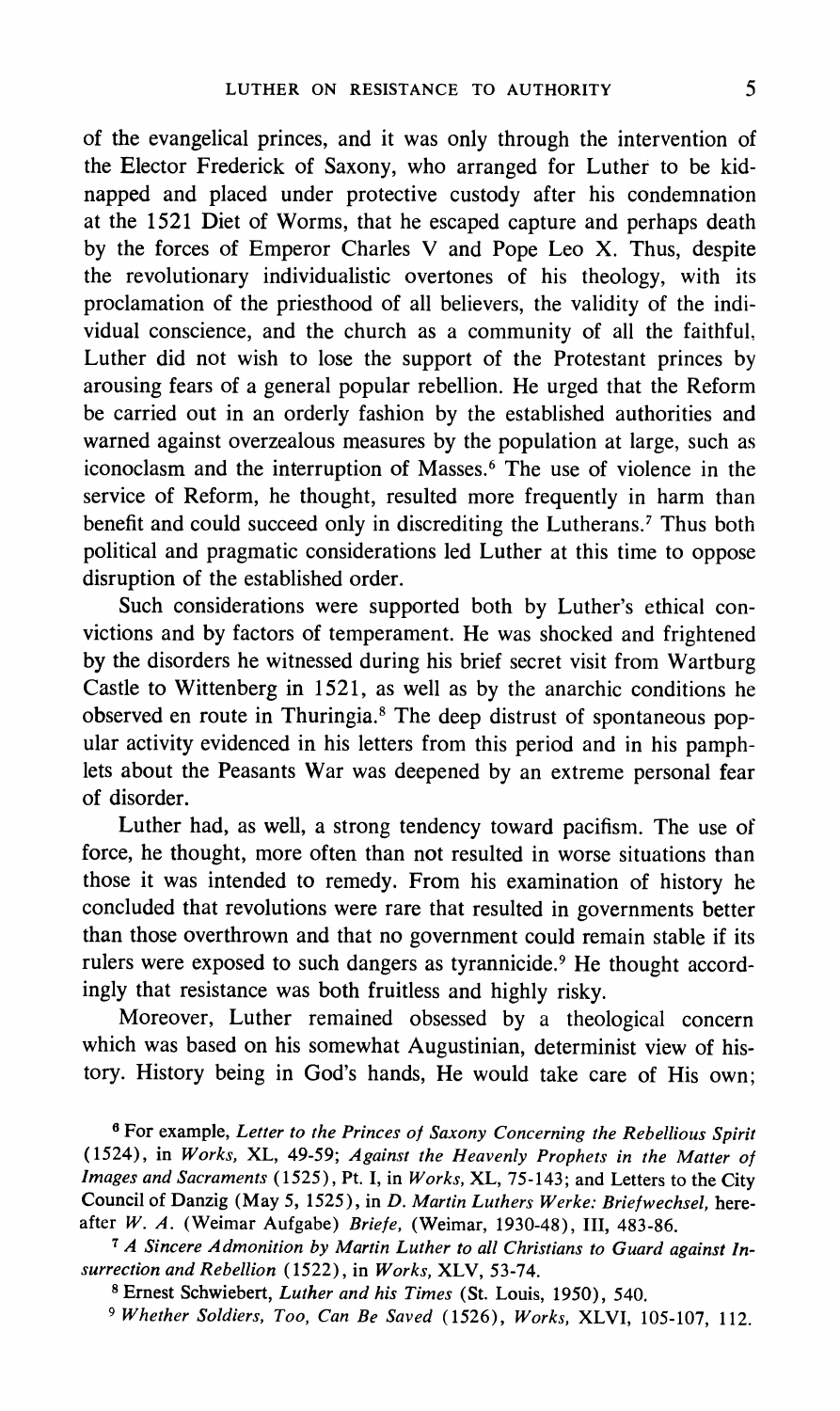**and any display of self-help might be interpreted as a declaration of**  lack of faith in Providence. In other words, Luther was convinced that **any Christian who believed in such measures as tyrannicide, deposition, and armed rebellion betrayed a fundamental lack of faith in God, who would Himself punish tyrants, alone, presumably by manipulating the diseases and natural disasters at his command, or through the use of human agents, such as foreign rulers. Even the tyrant's own subjects might serve as God's instruments, but Luther believed that they would be condemned for so doing.10 Thus no Christian concerned for his own soul would involve himself in resistance of any sort.** 

**In sum, then, Luther seems during this early period of his public life to have consistently opposed resistance, on several grounds. His concern at this time was, first of all, with strengthening the state, the instrument upon which he relied for reform of the church, against the secular power of the papacy. And the impression he received from the civil disturbances of this era confirmed his belief that a strong state was necessary to restrain the evil nature of man. If the masses were really as sinful and ignorant as they appeared to be, they were clearly incapable of governing themselves. Moreover, if anarchic violence was just below the surface of civil society, the proclamation of any right of resistance, however limited, would be very dangerous. Thus Luther invariably denied the justifiability of resistance. On the other hand, he never insisted upon unconditional obedience; and many of the theoretical distinctions he espoused were to prove suggestive when a Lutheran theory of resistance was developed. His delineation of spheres of secular and spiritual authority, for example, provided a basis for ascertaining**  when resistance was to be undertaken. In addition, although Luther **emphatically ruled out the possibility of resistance by private individuals, the position of the magistrate involved the possibility of conflict. On the one hand, the German princes and lower magistrates were inferior in status to the Emperor; on the other, they as rulers had been charged by God with the protection of their subjects. Their intermediate position in the governmental hierarchy could thus place them in a moral quandary if the Emperor decided to attack their Protestant subjects. While Luther at this time decided that their obligation to the Emperor must take priority, other Lutherans concluded the opposite.'1** 

**10 Ibid., 109-110.** 

<sup>11</sup> I am greatly indebted to Richard Roy Benert, whose personal assistance and **scholarship, "Inferior Magistrates in Sixteenth-Century Political and Legal Thought" (unpublished Ph.D. dissertation, Department of History, University of Minnesota, 1964), directed my attention to many critical sources on the development of legal and theological arguments for resistance, as well as their acceptance by Melanchthon and, eventually, by Luther himself.**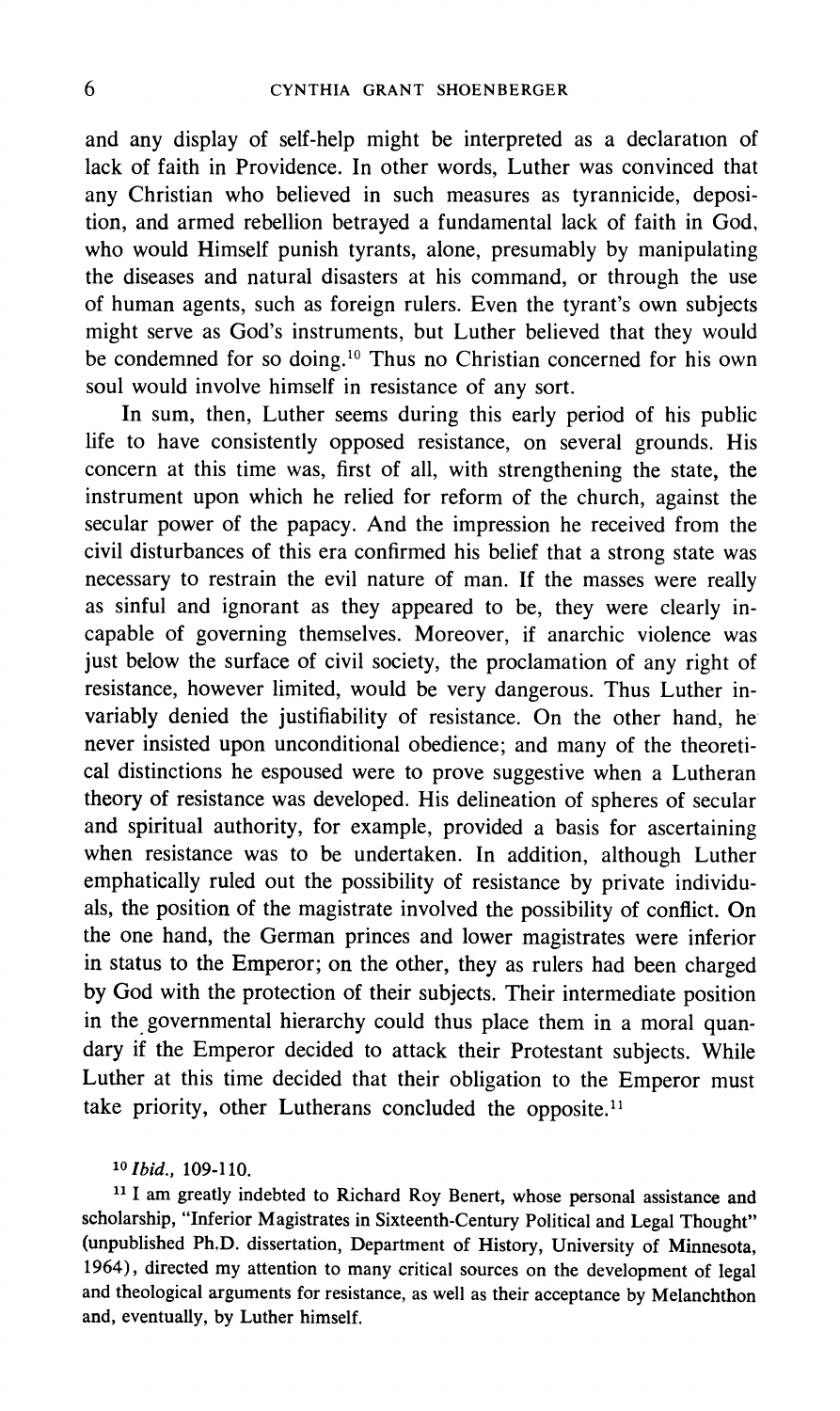#### **Luther's Reluctant "Conversion"**

**From the early 1520s on, Luther was subjected to a great deal of pressure on the question of resistance. In 1523 the Elector Frederick of Saxony asked for his opinion as to "whether a prince might by war protect his subjects from persecution by the Emperor or other princes on account of their faith." Luther did not give him much encouragement, replying that the Elector should act only if his opponent were a prince of equal rank.1' The other theologians from whom opinions were sought at the same time, however, dissented somewhat from Luther's position; and these chinks in the Wittenberg front widened as the political situation grew worse. For example, Johannes Bugenhagen, a theologian close to Luther, answered in 1523 that a prince was required to protect his subjects against injustice from whatever source, just as he would protect them against robbery or murder. As servants of the law, possessors of the sword, and protectors of their people, the princes thus had the right to resist the Emperor.13 By 1529 Bugenhagen had organized his thoughts on this subject into a lengthy treatise which he presented to the Elector, thus confirming the fact that there was considerable support among the theological faculty for resistance; the arguments in it were built around two fundamentally Lutheran concepts, the notion of spheres of secular and spiritual authority and the duty of the prince or magistrate to protect his subjects.14** 

**This increasing theological support, as well as the political situation, encouraged Saxony to participate in the negotiations over the formation of a defensive military alliance among the various Protestant cities and states. The politician most actively involved in this alliance project was Philip of Hesse, who carried on an active correspondence with the various evangelical princes and city councils in an attempt to gain their adherence to such a league. A series of war scares--the 1528 rumor that a Catholic league was preparing to attack Protestant strongholds, the withdrawal by the Emperor in 1529 of all past concessions to the Lutherans, and the failure of the 1530 Diet of Augsburg to resolve the continuing dispute-seemed to underline the extreme urgency behind Philip's efforts.** 

**<sup>12</sup>Luther, Gutachten (for Elector Frederick of Saxony, shortly before Feb. 8, 1523), in Heinz Scheible (ed.), Das Widerstandsrecht als Problem der deutschen Protestanten, 1523-1546, Vol. X of Texte zur Kirchen-und Theologiegeschichte, ed. Gerhard Ruhbach (Giitersloh, 1969), 17.** 

**<sup>13</sup>Bugenhagen, in Scheible, 18.** 

**<sup>14</sup>Bugenhagen, "Bedencken auff die Frage: ob man das Evangelium, wider den**  Keyser, mit dem Schwerdt schützen möge?" (to Elector John of Saxony, 1529), in Friedrich Hortleder, Handlungen und Ausschreiben . . . Von Rechtmässigkeit, An**fang, Fort- und endlichen Ausgang des Teutschen Kriegs Keyser Karls dess funfften (2nd ed.; Gotha, 1645), II, 63-65.**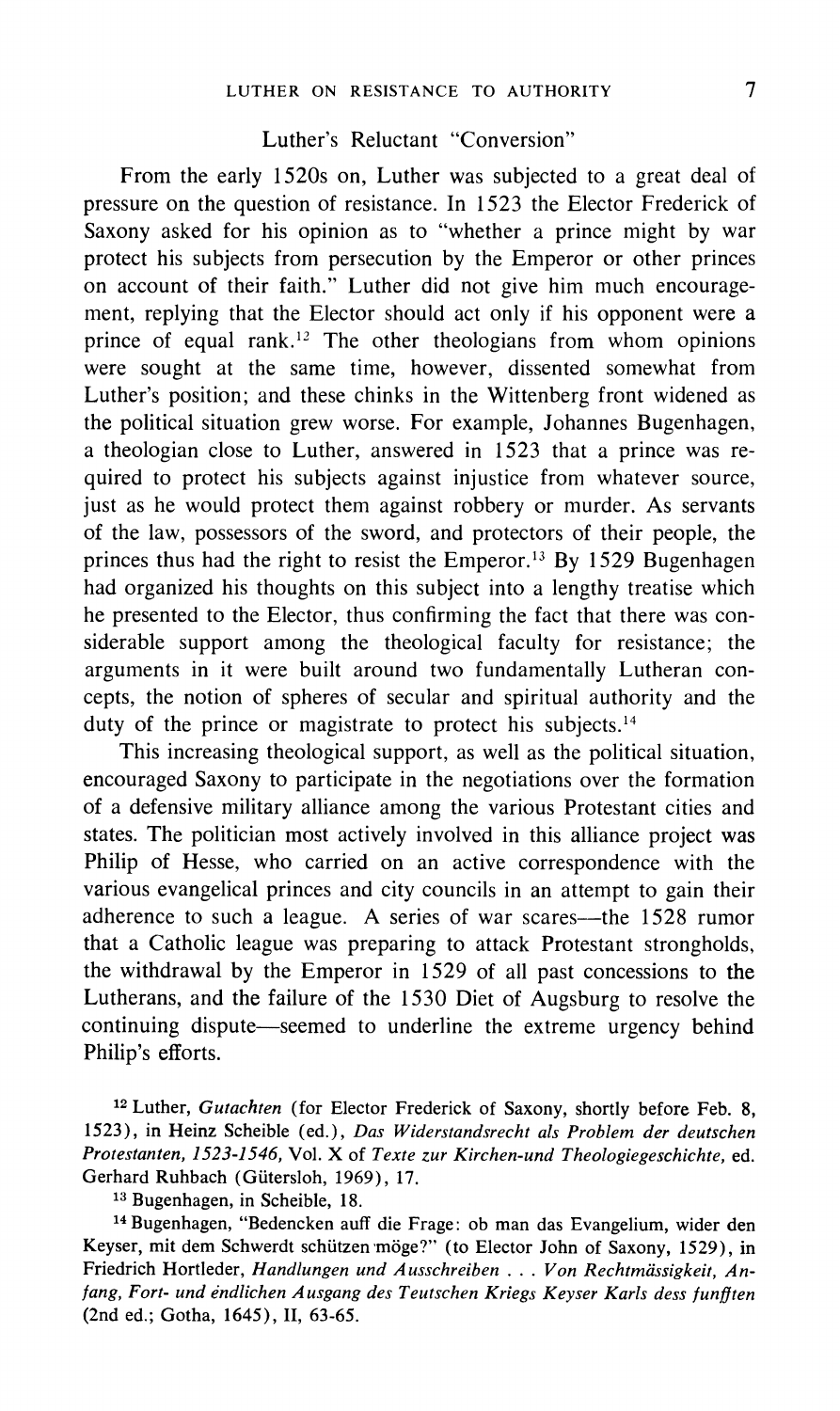**Thus the anxiety of the Saxon Elector (in 1525 John had succeeded Frederick in that post) increased, and Luther's blessing was sought once again. But he still refused to approve participation in a league against the Emperor. The Protestant princes, Luther thought, would be justified in protecting their subjects against attack by equal-ranking princes, so long as they did not attack them pre-emptively. Such action would not qualify as resistance to higher authority. The problem, of course, was that the Catholic princes claimed that they were acting upon the Emperor's command; and thus resistance to them had to be equated with resistance to the Emperor. Luther questioned this identification of the two authorities. The Catholic princes' plan, he charged, had been formulated without the Emperor's knowledge. Moreover, if they were claiming authority under the 1521 Edict of Worms, any such mandate was invalid, since it had been passed by a minority of the Estates and the right of appeal to the Emperor remained.15** 

**Luther's arguments were somewhat specious, but they allowed him to avoid coming to terms with the issue of resistance. The Edict of Worms had indeed been passed by a minority of the Estates, but only because many of the Protestant princes had voluntarily absented themselves; and the result of an appeal to the Emperor seemed a foregone conclusion. Thus, although his contention allowed him to offer an affirmative answer to the specific question whether the Protestants might resist an attack by Catholic princes, it was clear that the real matter at issue, resistance to the Emperor, did not have his approval. This was the mes**sage conveyed to the Saxon Elector; and, in large part because of **Luther's equivocal attitude on the question of resistance, the proposed alliance was not concluded at that time.** 

**But while Luther refused his support, the jurists in the employ of the Elector were beginning to marshal legal arguments in support of resistance. In response to Philip of Hesse's continuing pleas, a great debate, carried on through formal communiques and opinions, began among the lawyers and theologians attached to the courts and councils of the Protestant areas still in doubt over the justifiability of resistance to the Emperor; and out of this debate constitutional arguments for resistance began to be elaborated.16 These arguments, based upon a notion of the Empire as a limited monarchy, were an additional weapon** 

**<sup>15</sup>To Gregory Briick, Chancellor of Electoral Saxony (March 28, 1528), W. A. Briefe, IV, 421-24.** 

**<sup>16</sup>Hans Baron, in "Religion and Politics in the German Imperial Cities during the Reformation," English Historical Review, 12(1937), 406-413, describes the intense debate carried on in 1529 among representatives of the imperial cities which were evangelical and the Protestant princes, notably Philip of Hesse. Documents from this controversy are available in Scheible and in Hans von Schubert, Bekenntnisbildung und Religionspolitik: 1529/30 (1524-1534) (Gotha, 1910).**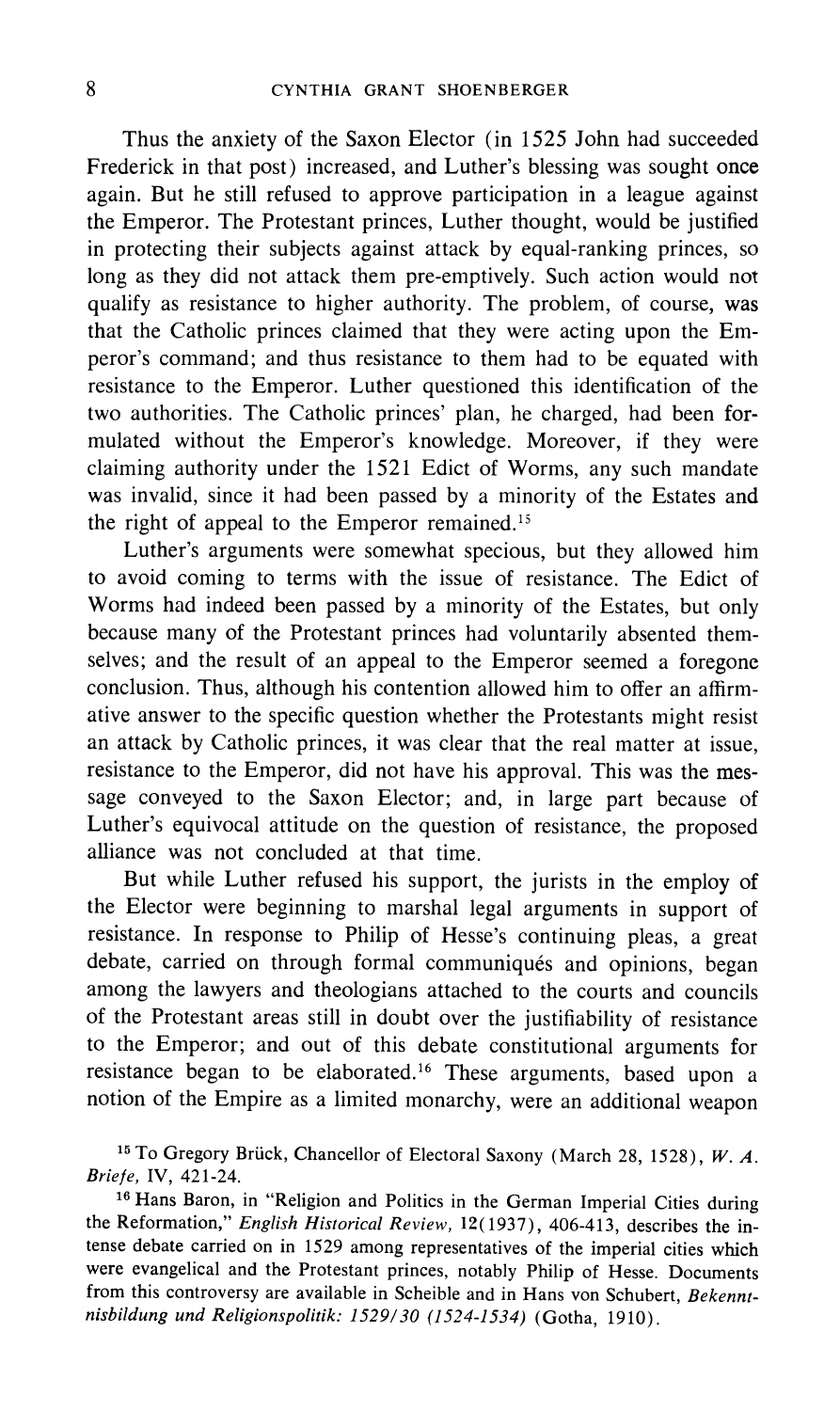**for Philip of Hesse in his attempt to gain allies. He wrote, for example, to the Margrave of Brandenburg-Ansbach (who ultimately did not adhere to the Schmalkaldic League) that the relationship between the Emperor and the inferior magistrates, a category used to include both the princes and city governments who held Electoral status under the terms of the 1356 Golden Bull and those who did not, was a conditional one. If the Emperor departed from his duty to abide by the terms of his election and to act according to standards of justice in dealing with the princes and cities, then the fundamental reason for which he had**  been elected, the maintenance of the laws, would vanish, and with it **his authority. The obligation of the inferior magistrates to protect their subjects would remain, nonetheless; and they were bound to exercise it against a tyrannical Emperor, just as they would against the violent attack of the Turks.17** 

**Philip later elaborated upon these constitutional and legal arguments in a direct appeal to Luther himself. The nature of the German Empire was such, Philip said, that the Emperor was not only limited by fundamental laws but also obligated to share this authority with the German**  princes. These princes had a unique status *vis à vis* the Emperor, one **unparalleled in Scripture; their position had been described by one of the Schmalkaldic propagandists as collectively superior to that of the Emperor, since they had the right to elect him.'8 In any case, Philip argued, Charles V violated the agreement upon which his authority rested when he proceeded against any prince with force, when he failed to give a fair hearing to the Protestants' case, and when he acted with only the approval of a minority of the Estates in a matter which was clearly one for settlement by a Council.19** 

**As late as March 1530, however, Luther remained in agreement with the theologians and jurists who opposed resistance to the Emperor. Unless he were formally deposed by the Electors, he thought, the princes remained bound to obey him. They need not, indeed must not, cooperate with his designs; but actively to resist him in defense of their Protestant subjects was strictly forbidden.20 Thus Luther maintained his formal opposition to resistance throughout most of 1530; but, on the evidence of an anonymous opinion written at Wittenberg in the same year, many of his associates had already begun to accept constitutional** 

**<sup>17</sup>Letter from Philip of Hesse to Margrave George of Brandenburg-Ansbach (Dec. 21, 1529), in Scheible, 44-46.** 

**<sup>18</sup>"Ein Theologischer Rathschlag von Nirnberg: Dass nicht alle, sondern nur die ordentliche Gewalt von Gott. Unnd dass derowegen die Untere Obrigkeit im Reich wol befugt, wider die unordentliche Gewalt dess Obern in GlaubensSachen, ihre Underthanen zu schitzen," in Hortleder, II, 84-85.** 

**19 Philip of Hesse to Luther (Oct. 21, 1530), W. A. Briefe, V, 653-54.** 

**20 To Elector John of Saxony (Mar. 6, 1530), W. A. Briefe, V, 258-61.**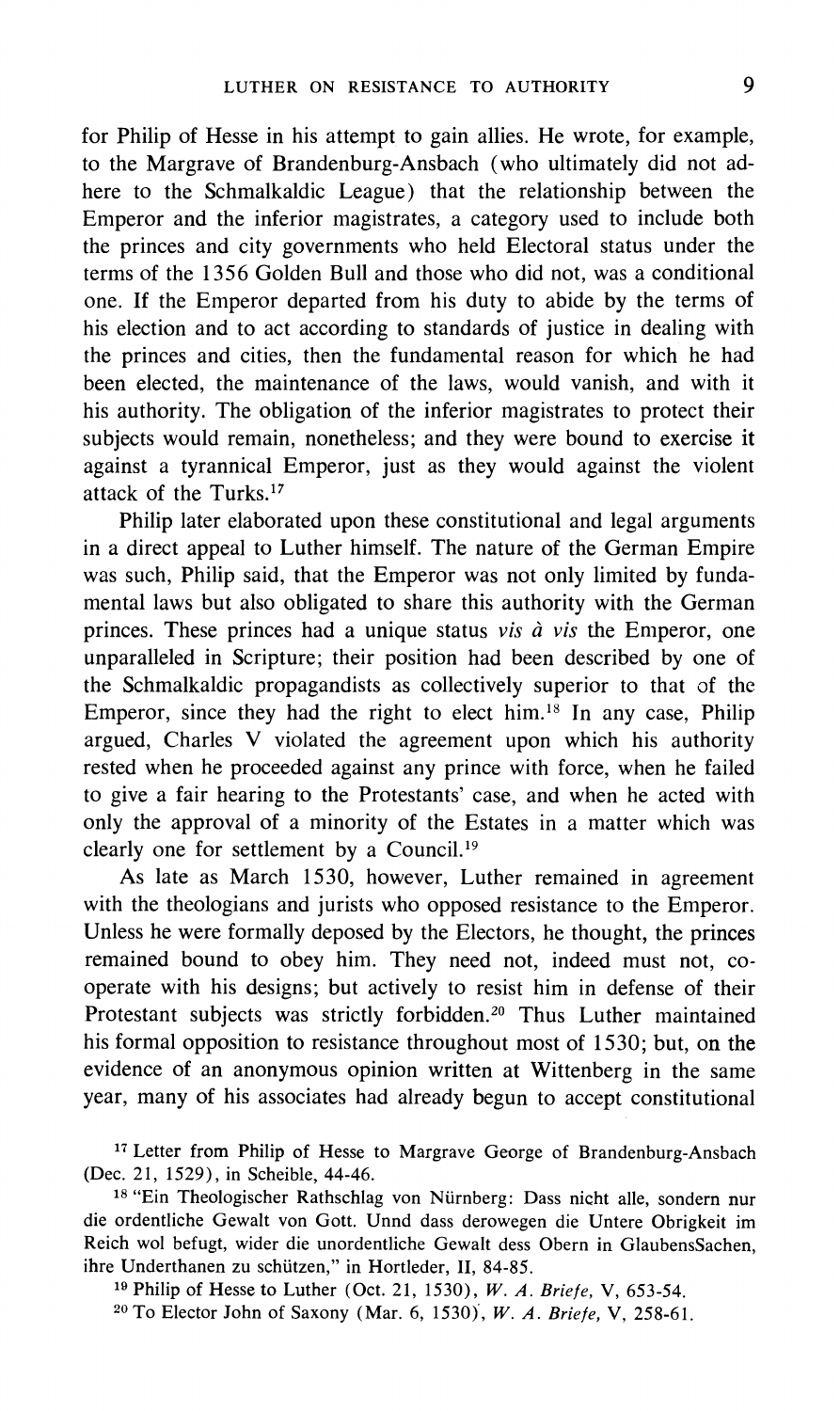**arguments for resistance. Their conclusions seemed similar to those of Philip of Hesse. If the princes under German law were, as they described them, "pillars of the Empire," co-rulers with its head, and shared his responsibility to look after the welfare of the whole, then they were merely acting as executors of the German constitution in protecting their subjects against him, and not in their own interest.2'** 

**The pressures upon Luther culminated in the calling of a public disputation at Torgau in October and November 1530. The Elector John intended thereby to force the Wittenberg theologians into an open confrontation with the Saxon jurists and thus to obtain a definitive resolution of his ethical and legal dilemma. The legal experts presented their position first, insisting that the Emperor was elected upon specific conditions and was to rule in conjunction with the Estates. If he violated the laws of the Empire, as he had done by proceeding against the Protestants when their appeal to a Council was still pending, all their obligations to him were erased.22 Relying heavily upon Roman and canon law, the lawyers asserted that the princes and estates might resist the Emperor in situations similar to those in which a private individual could lawfully disobey a judge and resist the execution of his sentence: when he made a ruling on a matter not within his jurisdiction; when he passed a sentence involving clear and irreparable injustice; and when the procedures for appeal were not respected. Analogously, the Emperor had attempted to execute his judgment in matters of religion, which did not fall within his jurisdiction; his decision was, in the Protestants' judgment, clearly wrong and involved irreparable damage in the possible loss of souls; and procedural law had been violated when the Emperor continued to execute his judgment while the appeals were still pending.23** 

**These arguments were very similar to those which have been described above and which Luther had already rejected, yet at Torgau they seem at last to have gained his acquiescence. In the name of all the Wittenberg theologians, Luther presented a brief opinion admitting that, although they had always preached nonresistance in the past, the theologians had not realized that the constitution of the Empire in fact provided for resistance under certain circumstances: "For when we previously taught, positively never to resist the established authority, we did not know that such a right was granted by the laws of that very authority, which we have at all times diligently instructed people to obey."24 Thus the pastors with this brief declaration essentially passed the question of resistance to the jurists.** 

**<sup>21</sup>"Ein Theologisches Bedencken," in Hortleder, II, 68.** 

**<sup>22</sup> Gutachten der Kursichsischen Juristen (shortly before Oct. 26, 1530), in Scheible, 63-66. 23 Ibid.** 

**<sup>24 &</sup>quot;Erklirung Luthers, Jonas', Melanchthons, Spalatins und anderer Theologen und protokollarische Aufzeichnung fiber die weitern Voten der Theologen und Juristen" (Oct. 26-28, 1530), in Scheible, 67. Translation mine.**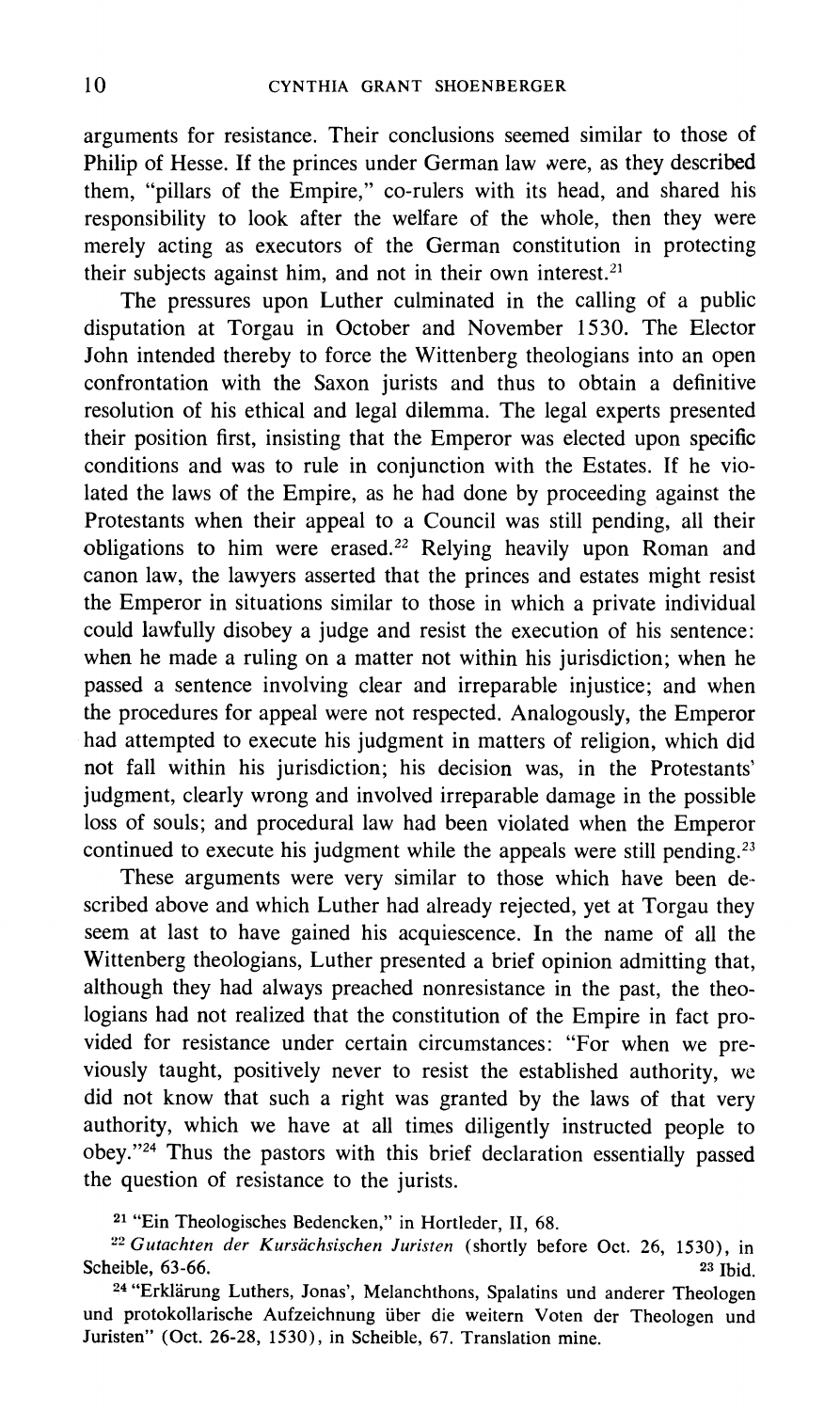**It is important to note that in voicing this new position Luther based his stand solely upon the cautious, tightly circumscribed grounds of constitutional law. Arguments based on natural law, more open and generalizable, he specifically rejected, although the jurists had marshalled them in support of their own opinion. In a letter to Lazarus Spengler in February 1531, Luther described how the jurists at Torgau had tried to get the theologians to agree to base resistance upon the**  principles that it was permitted to repel force with force (vim vi re**pellere licet) and that active resistance was permitted in cases of notorious injury, both arguments ultimately based on the natural right of self-defense. Luther had refused to agree. The right to resist, he repeated, stemmed from the fact that the Emperor's own laws, which all must observe, required resistance in certain circumstances:** 

**Render unto the Emperor, what is the Emperor's. And it is the Emperor's right, that he must be resisted in matters of notorious injustice. . . . All that the Emperor has established, that is, the law of the Emperor, is to be observed. But that law determines, that one must resist him in such a case.25** 

**There are also indications in this and other letters from the same period that Luther had been extremely reluctant to embrace a proresistance position and that he continued to be so. In the letter to Spengler, as in one to Wenceslaus Link in January and to "a citizen of Ntirnberg" in March, he made references to his old opinions on resistance, implying that he still considered passivity to be the better course.26 Yet in each of these letters he also repeated what he had said to Spengler, that the law of the Empire seemed to allow resistance. The decision on whether any particular individual would undertake such a course, however, he left to the individual's own conscience, guided by the expert opinions of the lawyers. He himself would not offer counsel in one direction or the other. Thus he clearly did not regard his Torgau opinion as a call to arms, which could never provide an effective substitute for trust in God.** 

**A similar attitude pervaded the "exhortation" which Luther finally produced in response to Philip of Hesse's request. The Warnung an seine lieben Deutschen was not, however, quite what Philip had in mind. In it Luther specifically disclaimed the intent to summon anyone to resistance, although he said that he did not condemn the kind of defensive war which he thought imminent.27 He directed his words not to the Protestants but to their potential opponents instead. It was the duty** 

**25Luther to Lazarus Spengler (Feb. 15, 1531), W. A. Briefe, VI, 37. Translation mine.** 

**<sup>26</sup>Luther to Wenceslaus Link (Jan. 15, 1531), W. A. Briefe, VI, 16-17, 56-57. <sup>27</sup>W. A., XXX, iii, 278, 282-83. Luther's Warning has also been translated in the American edition of his Works; and the editors briefly discuss Luther's changing attitude toward resistance and the political context in which this evolution was taking place (Works, XLVII, 5-9).**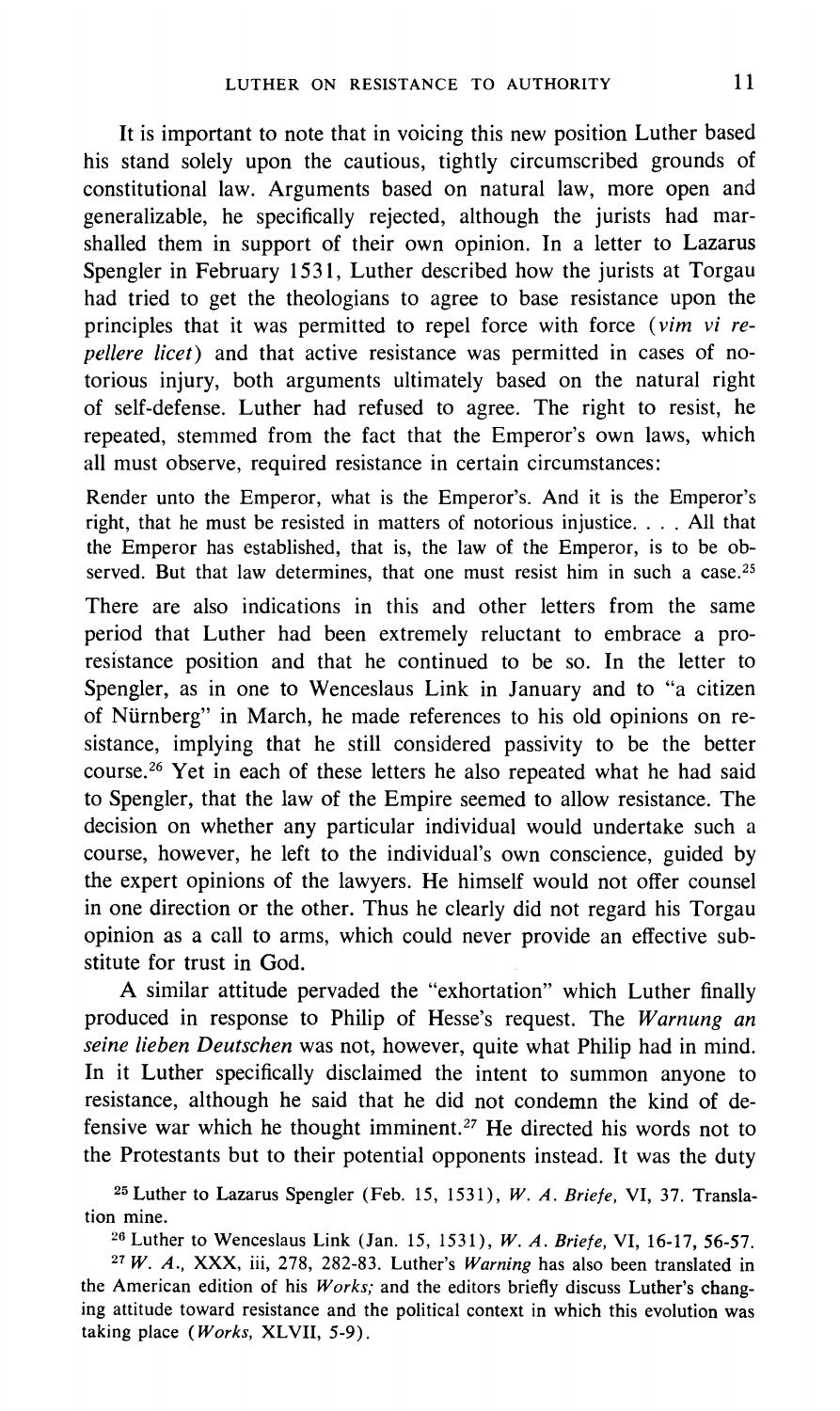**of all German Christians, he thought, to disobey the Emperor, who was acting "not only against God and divine law, but also against his own imperial laws, oaths, duty, seals, and letters" by, for example, seeking to condemn the Protestants without giving their case a fair hearing.28 Private citizens should therefore refuse both to obey their Emperor and to participate in the war on his side. However, only those who had public authority to do so, and that seemed in the light of the jurists' arguments to include the princes, should actively oppose the Emperor.29 Luther himself did not recommend any particular course of action, except to pray for aid and to hope for peace; but the impact of the Warnung was publicly to confirm his support, however cautious, for the Protestant princes' undertaking.** 

**Luther's Torgau "conversion" has been a source of considerable controversy among German scholars familiar with this period.30 Some have asserted that Luther's conclusion was virtually extorted from him by the Saxon Chancellor-an astonishing belief about a man who had stood up to Pope and Emperor with legendary courage. It is my opinion that Luther's change of heart was genuine, if somewhat grudging. He had indeed always preached obedience to the civil law, and primarily because he thought it embodied God's own will. Thus when his hierarchical image of the Empire collided with the jurists' contention that it was in fact an elective arrangement among rulers who were in many respects equal, he was compelled to acknowledge a constitutionallybased right to resist. The Christian, he believed, must follow the rules relevant to the sphere of activity in which he was engaged; and in this case it was not Luther but the jurists who were experts on those regulations. Different rules might apply in the Kingdom of God; but the Christian was not to be condemned when he did not follow them all here, even though he might thereby incur some sin. Sin, however, was an inevitable part of the human condition.** 

**In any case, the Lutheran politicians assumed from Torgau on that they had Luther's blessing. The withdrawal of his opposition removed the last obstacle to Saxon participation in Philip of Hesse's league, and it was concluded on February 27, 1531. This marked a significant turning point. The league, over which so much debate had been spent, was** 

**<sup>28</sup>W. A., XXX, iii, 291 284 ff. Translation mine. 29 Ibid., 299-30.** 

**30 For example, Karl Miller, Luthers Ausserungen iiber das Recht der bewagneten Widerstands gegen den Kaiser, in Sitzungsberichte der k6niglichen bayerischen Akademie der Wissenschaften. phil.-hist. Klasse VIII (Munich, 1915), 43-45, 52 ff.**  and Pierre Mesnard, L'Essor de la Philosophie Politique au XVI<sup>e</sup> Siècle (Paris, **1936), 228, both of whom feel that this opinion contradicts Luther's whole philosophy and that he had merely given in to the princes. For the opposing view, see**  Fritz Kern, "Luther und das Widerstandsrecht," Zeitschrift der Savigny-Stiftung für **Rechtsgeschichte, Kanonistische Abteilung, 6(1916), 336.**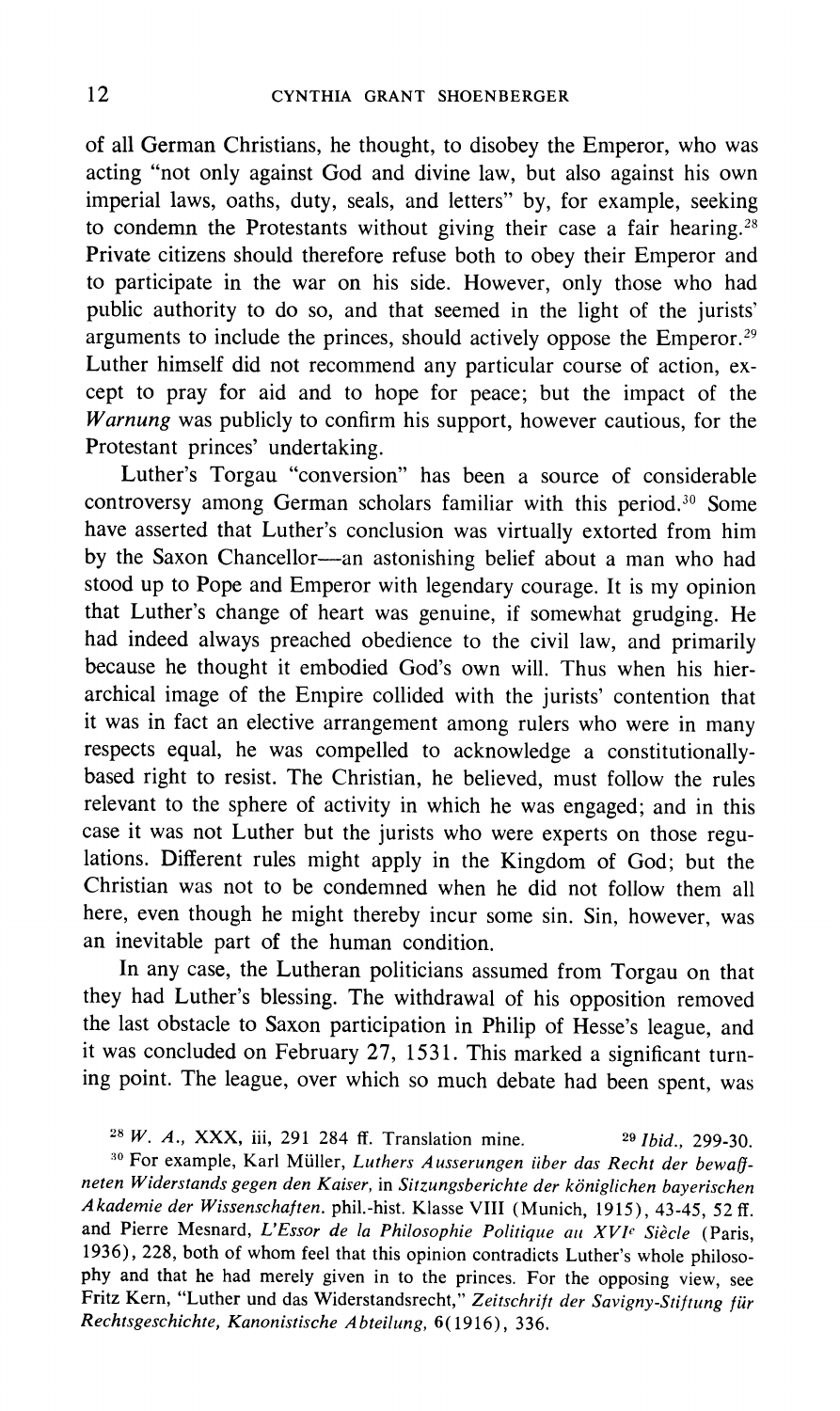**now a fact. Luther was far too loyal to the groups involved to challenge it, once in existence. In a treatise of the next year, he implored both sides to keep the peace; yet if he were to counsel the Lutherans not to arm themselves under the circumstances, he felt, it would be equivalent to serving as a Catholic propagandist. He would be sanctioning the vast advantage of the already heavily-armed imperial forces and submitting his flock to the slaughter. The Protestants, he concluded, were merely defending themselves against those who would shed innocent blood; and the sin was upon the conscience of the Catholic forces.31** 

#### **Luther's Increasing Conviction during the 1530s and 1540s**

**The best argument that Luther's "conversion" was indeed genuine is to be found in his correspondence and table talk of the years following the confrontation at Torgau. During this period, he remained convinced by the argument that resistance by the princes to the Emperor was constitutionally permissible; and his understanding of the imperial struc**ture became more sophisticated. Throughout the decade Luther re**peatedly emphasized the limited and conditional nature of the Emperor's power in Germany, describing the government as "biirgerlich," one**  which, in contrast to an absolute monarchy, was circumscribed by legal **relationships.32 The Emperor's power was strictly and specifically bounded by the obligations he had undertaken at his coronation: "He is sternly commanded and bound by his duties, yes, he has promised, vowed and sworn with his own oath, to administer justly the police, laws, rights, and orders of the Empire. . .."33** 

**By 1539 Luther's constitutional conception had become clearer and more elaborate. The Emperor's obligations, he thought, included not only the duty to uphold certain laws and procedures, but to share his authority with the other princes as well. In a February 1539 letter to a pastor in Cotbus giving advice about how to preach on the subject of resistance, he wrote that "the Emperor is not a monarch and cannot depose the electoral princes nor alter the form of the Empire."34 Hence, in Luther's opinion, the Emperor shared his power in many important respects with the German princes, making the Empire more an aristocracy than the monarchy Charles envisaged. This conception was in fact the subject of discussion at Luther's table the day before he wrote the letter just mentioned, and he very explicitly distinguished the position** 

**31 Wider den Meuchler zu Dresden (1531), W.A., XXX, iii, 456-57, 461.** 

**<sup>32</sup>D. Martin Luthers Werke: Tischreden (hereafter W.A. Tischreden) II, 407 (Aug.-Dec., 1531).** 

**<sup>33</sup>W. A. Tischreden, I, 327 (first half of the 1530s). Translation mine.** 

**<sup>34</sup>Luther an Joh. Ludicke, Prediger in Kottbus (Feb. 8, 1539), W. A. Briefe, VIII, 367. Translation mine.**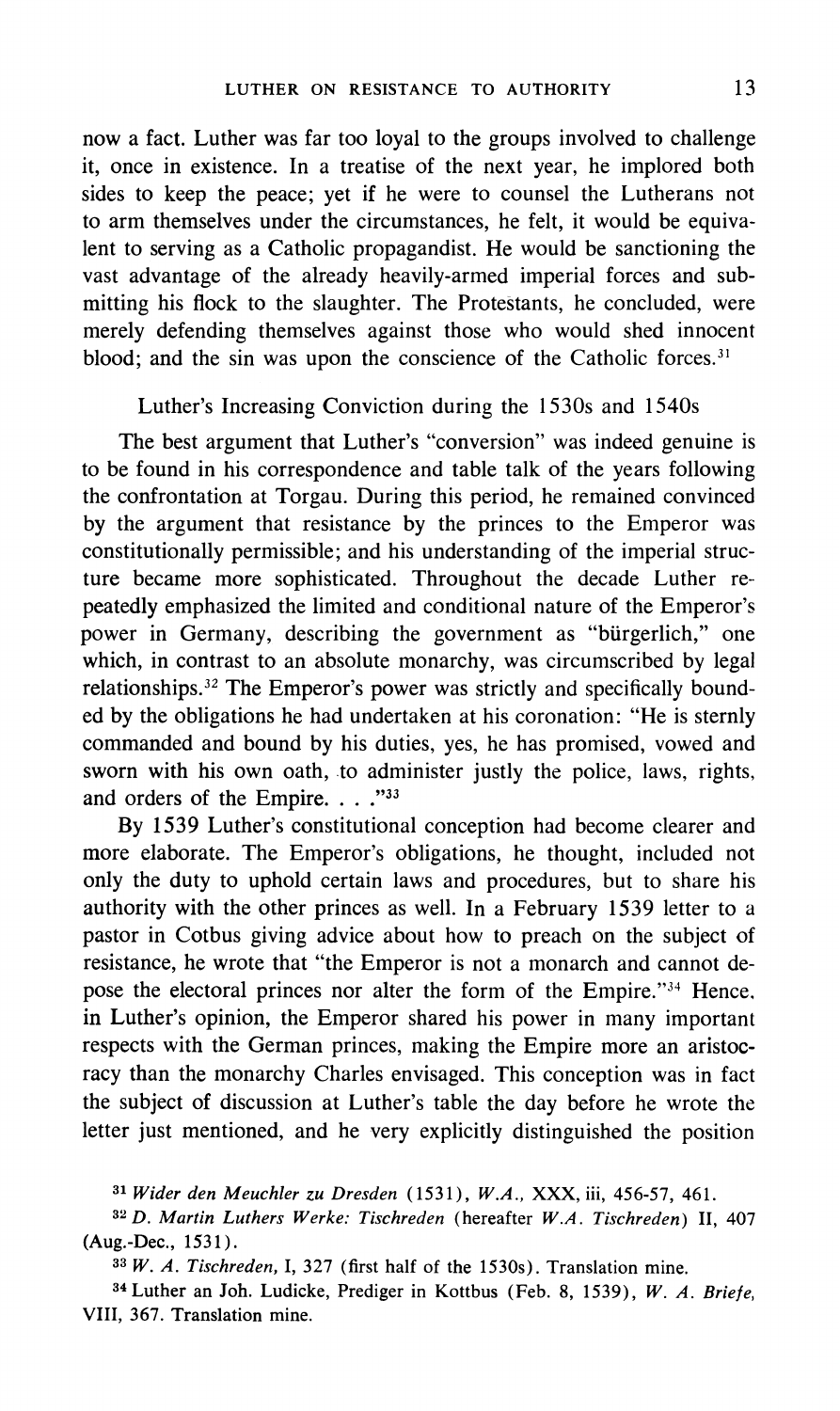**of the Hapsburg Emperor in Germany from that of a king in other nations:** 

**Secondly, the Emperor is not a monarch in Germany as the kings of France and England are monarchs in their realms, but seven electors are at the same time members of the political body with the Emperor and are members of the Emperor; upon them also the care of the Empire is imposed, though not in the first instance. Thus the seven are equal in power with the Emperor, although not equal in dignity.35** 

**The power of the electors, then, was equal to that of the Emperor, a situation Luther viewed as analogous to that of the rector of a university, who governed it in conjunction with his colleagues. The co-rulers**  served to moderate the Emperor; and they-and the other princes**might under certain circumstances resist him.36 In fact, whenever the Emperor acted flagrantly in contempt of the law, it became justified to resist him as a tyrant: "Thus when he violates these same laws and acts in contradiction of them, then we could justly resist him, as a tyrant, who exercises power and acts in opposition to his duty."37 This was the situation which Luther thought existed in Germany at that time, since the Emperor had ignored the appeal which was the constitutional right of the Protestant princes and had proceeded against them with force. A very likely source of Luther's newly developing image of the German Empire was his close associate Philip Melanchthon. As early as 1530, while characterizing different types of kingdoms in his Commentary on the Third Book of Aristotle's Politics, Melanchthon described the imperial Electors in a way parallel to Luther's own later description:** 

**There is, therefore, another kind of kingdom, a supreme rule, but one qualified by an established law. Certain nations have supplemented their kings with guardians, who have the right of reproving the kings. Just as the Lacedaemonians added ephors . . . in Germany there are electors, in France there are certain princes of the parlement, who act as if they were the ephors of the kings.38** 

**The historical implications of the ephor argument were clear, and it seems highly likely that Melanchthon, always more the scholar, tutored Luther in them.** 

**In the early 1530s, moreover, Melanchthon also accepted natural law arguments for resistance, endorsing the right of self-defense in cases of "atrocious injury" and upholding the identity of natural and divine** 

**<sup>38</sup>Melanchthon, Philippi Melanthonis Opera quae supersunt omnia, ed. Karl Bretschneider and Heinrich E. Bindseil (28 vols:I-XXVIII of Corpus Reformatorum [hereafter CR]; Halle, 1834-1860), XVI, 440. Translation mine.** 

**<sup>35</sup>W. A. Tischreden, IV, 236-37 (Feb. 7, 1539). Translation mine.** 

**<sup>36</sup> Ibid., 237.** 

**<sup>37</sup>W. A. Tischreden, II, 407 (Aug.-Dec., 1531), Translation mine.**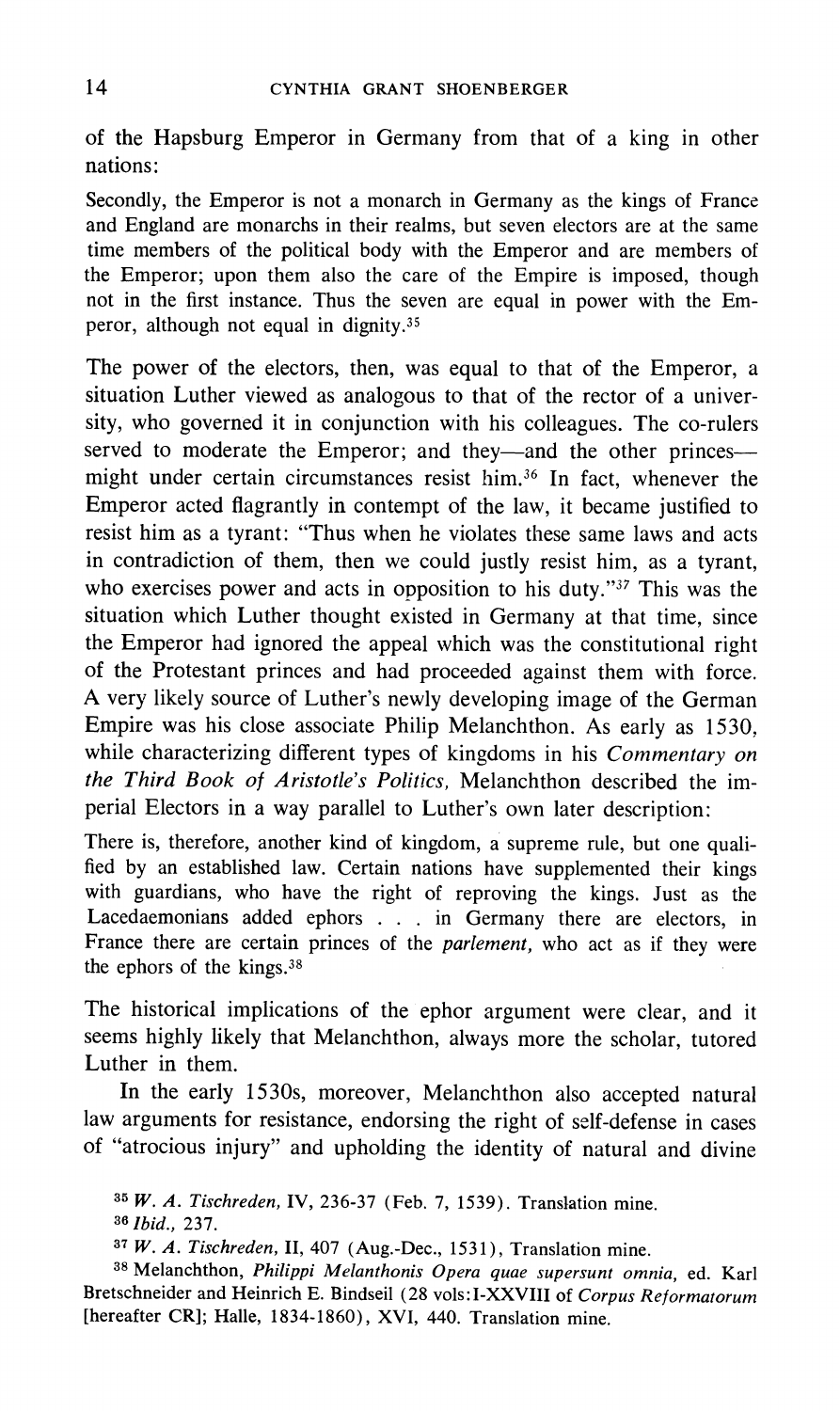**law.39 Melanchthon was thus readier than Luther at this time to embrace a natural law basis for resistance, and he emphasized it from then on far more than positive or constitutional law. His Prolegomena to Cicero's Offices, written in 1530, contained Melanchthon's clearest statement of both the natural law argument and the doctrine of resistance by inferior magistrates:** 

**Animals resist violence out of a natural instinct, for the instinct of selfpreservation has been instilled by God in every nature; in man, however, two things lead to the resistance of unjust violence . . . [one is] the instinct for one's own preservation, the other thing is the notion, which teaches . . . that the human race is so established as to preserve equality.** 

**It is therefore a true saying, [that] nature permits the repelling of force with force, but natural knowledge teaches that this is to be understood in a**  special way: [namely, that] it is permitted to repel unjust force with author**ized force, clearly by the office of the magistrate, when it is possible to use**  his aid, or by one's own hand, in the absence of a magistrate. . . .<sup>40</sup>

**Such a formulation prefigured a strand of thought which was to enter Lutheran discussion with increasing frequency during the 1530s and 1540s and which was destined to become central to the evolving theory of resistance. If, indeed, all creatures had a divinely-instilled instinct of self-preservation, an impulse to defend themselves which was an ineradicable part of their natures, then, almost by definition, resistance under conditions of self-defense could not but be justified. There might still be room to clarify the conditions under which it should take place; but resistance itself was nonetheless a natural right, in the most fundamental and, in fact, extremely modern sense of that term.** 

Natural law arguments—the concepts of "atrocious injury," of self-defense, and of the prince's duty to protect his subjects-had **thus become crucial to Melanchthon's justification of resistance before Luther was willing to acknowledge any of them. Yet by the late 1530s many of these elements made their way into his thought as well. At first he began to support the idea, which he had specifically rejected in 1530, that the territorial princes were obligated to resist the Emperor in defense of their subjects' souls, bodies, and possessions. In the Wittenberg theologians' third formal opinion, which Luther signed though he was not the author, the conclusion is drawn that "every prince is obligated therefore primarily to protect and to maintain the Christians and the true external service of God against all unjust power; as also** 

**39Melanchthon to Heinrich von Einsiedel (1532), in Johann Erhard Kapp, Kleine Nachlese einiger, grissten Theils noch ungedruckter und sonderlich zur Erlduterung der Reformations-Geschichte niitzlicher Urkunden (Leipzig, 1727), 204.** 

**40 Prolegomena in Officia Ciceronis, CR, XVI, 573. Translation mine.**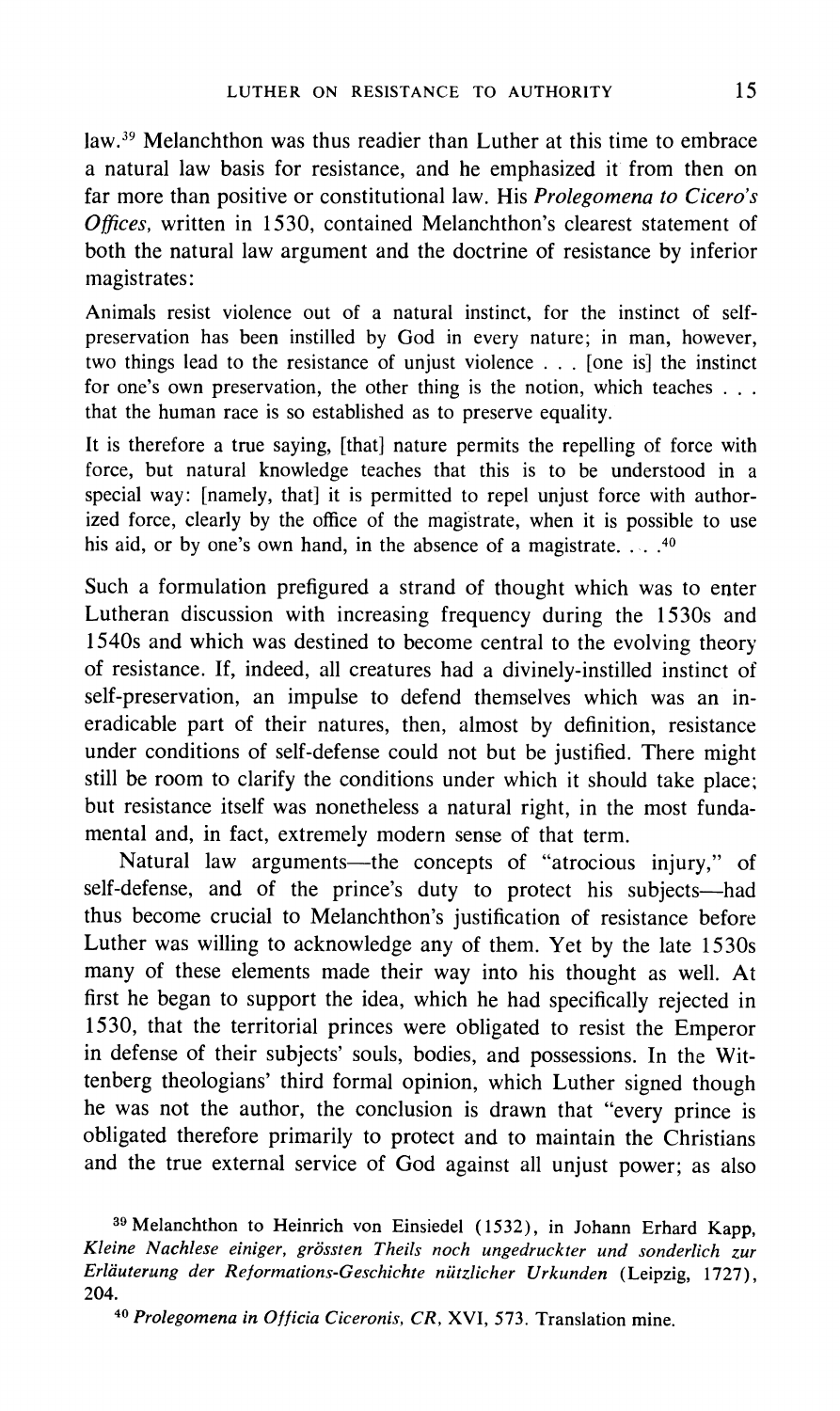**otherwise a prince is obligated in worldly things, to protect a virtuous subject against unjust force."41 The authors specifically included in this category resistance against the Emperor himself, even when he was acting with the proper authority, and implied that such action would be justified to protect subjects against both spiritual and worldly oppression. Indeed, when the theologians reiterated this view in 1538, they made explicit that this was the case:** 

**It is our duty to watch over and defend [our subjects], if someone, the magistrate or other, undertake to compel them to accept idolatry and the forbidden divine service. Likewise, if someone should undertake to exercise unjust power against their subjects.42** 

**What is most interesting about this 1538 opinion is that the right to resist in defense of certain values was openly related to natural law. The theologians drew a parallel between the right of a prince to defend his subjects and the right and duty under natural law to protect one's wife and children:** 

**Every father is obliged, according to his ability, to protect his wife and children against outright murder, and there is no difference between a private murderer and the Emperor when he undertakes [to exercise] unjust force outside of his office, and especially, open or notorious unjust force. For open violence annuls all duty between subjects and superiors according to natural law.43** 

**The jurists' argument based on the concept of notorious injury had thus**  been accepted; natural law was no longer shunned; and—what is more **astonishing-resistance by a private individual seems to have been contemplated.** 

**Some Luther scholars make much of the fact that he was not the principal author of these later Wittenberg opinions, taking this as evidence that Luther never really abandoned his initial antipathy to resistance.44 It is quite true that Melanchthon was the most probable author of the Wittenberg proclamations of the 1530s, since they correspond so closely to his own position and to the specific formulations he had given it. Yet it is significant, at the least, that Luther was willing to add his name to the list of signatures; and owing to his prominence it always** 

**<sup>41</sup>Luther, Jonas, Bugenhagen, Amsdorf, Cruciger, Melanchthon, Gutachten, for Elector John Frederick of Saxony (Dec. 6, 1536), in Scheible, 89-90. Translation mine.** 

**<sup>42</sup>Luther, Jonas, Bucer, Melanchthon, Gutachten, for Elector John Frederick of Saxony and Landgrave Philip of Hesse (Nov. 13-14, 1538), in Scheible, 93. Translation mine.** 

**43 Ibid. Translation mine.** 

**44 Scholars of this opinion include Muller, op. cit., 68, and Herman Doerries,**  "Luther und das Widerstandsrecht," Wort and Stunde, III (Göttingen, 1970), 240.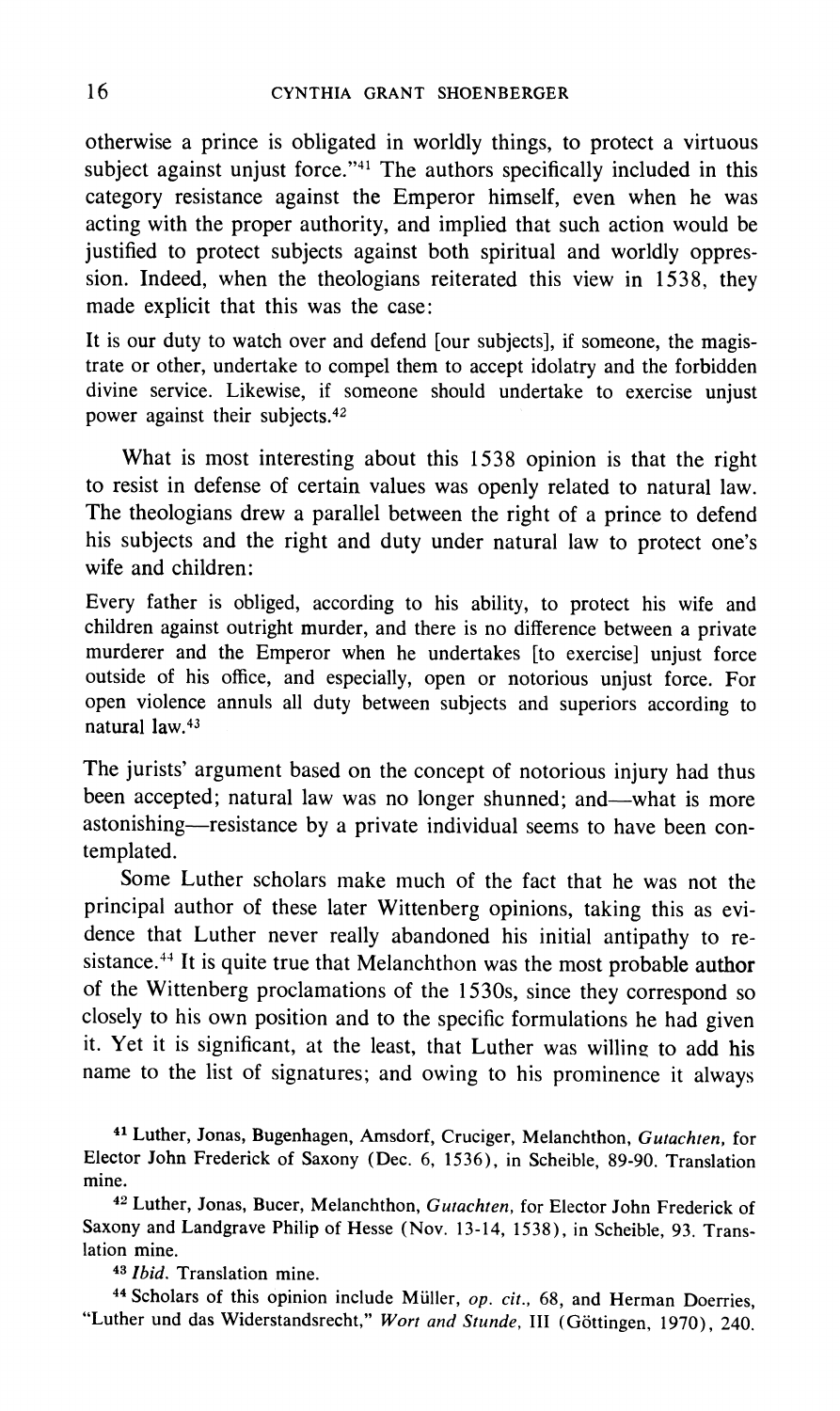**appeared first among the subscribers. For a man of great integrity, who insisted upon conviction over compromise, this willingness, in my mind, signified an underlying agreement.** 

**More important, one can trace the evolution of a similar view in the accounts of Luther's table talk from the early 1530s. The question whether one might defend oneself against a robber or murderer was discussed repeatedly, and Luther's answer was always in the affirmative.45 The reason was that, in the absence of a magistrate, the individual had the right to protect himself or others against the use of force; in fact, the individual was obliged to do so, since in such a case he represented the public authority and must uphold the political order on its behalf.46 This view found its way into a public disputation in 1539:** 

**For just as the magistrate, of whom you are a member, himself resists injustice, thus he commands and orders you also to resist unjust force . . . For you know that the magistrate has commanded and ordered [you] to resist murderers, and to protect his citizens and subjects.47** 

**The analogy drawn was to the right to resist the Emperor when he acted like a common robber or murderer, thereby losing the special authority he had over his subjects.48 This parallel was articulated by identifying it with some kind of collective self-defense:** 

**If, however, I caught someone, who was not exactly a tyrant, with my wife or daughter, so would I want to kill him. Likewise if he took by force from this one his wife, from another his daughter, from a third his field and goods, and the citizens and subjects came together, and could no longer tolerate or endure his violence and tyranny; so could they kill him just as they would another murderer or robber on the street.49** 

**Thus many individuals who had been wronged in similar ways might organize to exercise together the right of defense which they all possessed individually, and rid themselves of the tyrannical magistrate.** 

Working in this way from a double analogy—the parallel rght of individuals and magistrates to protect "their own<sup>50</sup>" and the similarity **between a robber-murderer and the tyrannical Emperor-Luther concluded with a definite hint that resistance might be offered by individuals in the last resort. The individual, unlike his magistrate, could only resist in defense of himself or of those in his care, and not on behalf of his**  faith,<sup>51</sup> but the two might well become assimilated in the case of a re**ligious war:** 

**<sup>45</sup>For example, W. A. Tischreden, II, 224-25 (Sept. 20-Oct. 21, 1532).** 

- **46 Ibid., II, 406 (Aug.-Dec., 1531); IV, 237 (Feb. 7, 1539).**
- **<sup>47</sup>Luther, "Etliche Schluss-reden," Hortleder, II, 98. Translation mine.**
- **<sup>48</sup>W. A. Tischreden, I, 326-27 (first half of the 1530s).**
- **<sup>49</sup>Ibid., I, 558-59 (first half of the 1530s). Translation mine.**
- **50 Ibid., III, 631-32 (Apr. 3, 1538); IV, 308-310 (Mar. 21, 1539).**

**<sup>51</sup> Ibid., II, 224-25 (Sept. 20-Oct. 21, 1532); II, 406 (Aug.-Dec., 1531).**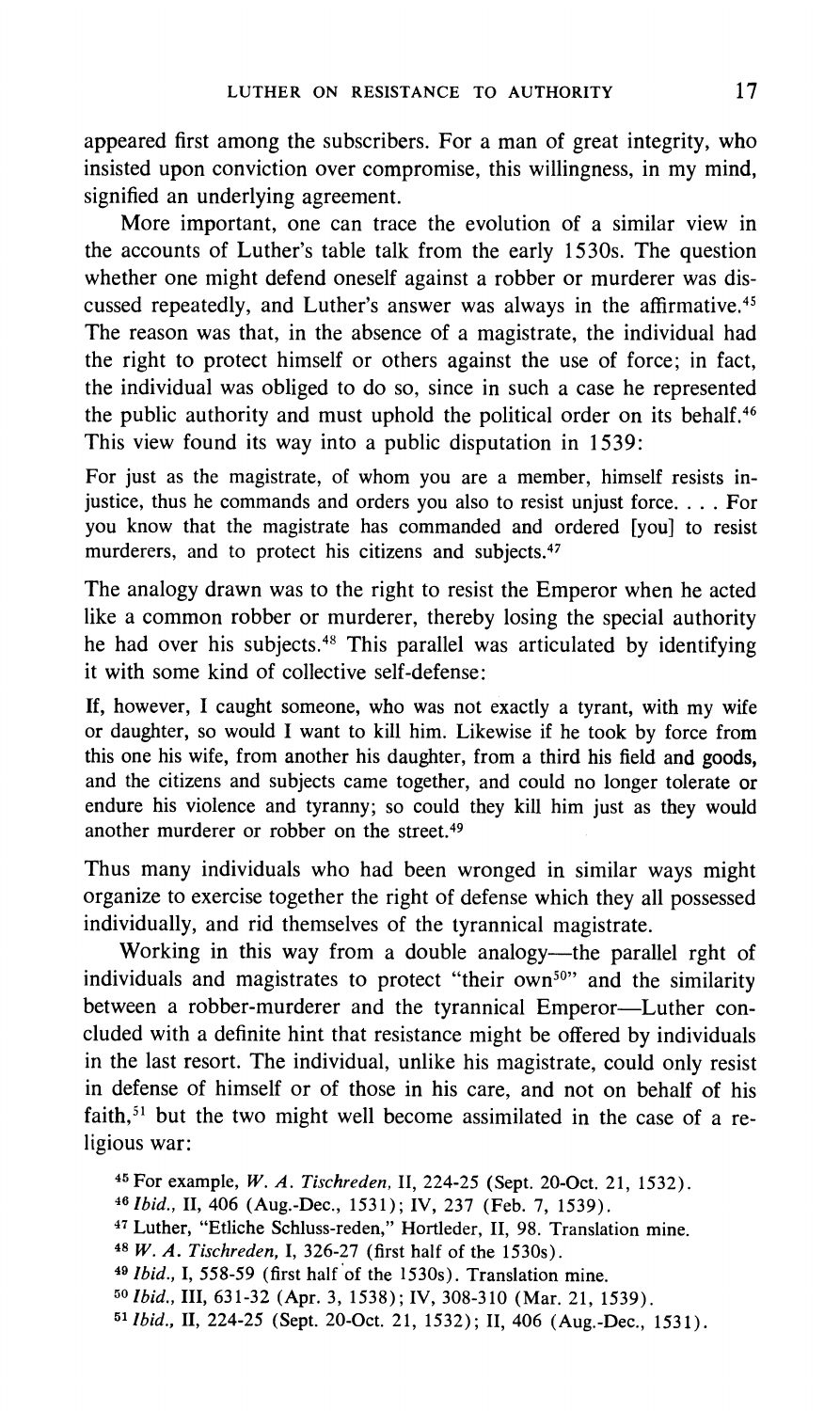**This is not a theological matter but a legal one. If the emperor undertakes war he will be a tyrant and will oppose our ministry and religion and then he will also oppose our civil and domestic life. Here there is no question whether it's permissible to fight for one's faith. On the contrary, it's necessary to fight for one's children and family.52** 

**By the end of the 1530s, a situation under which such resistance might be permitted, or even required, seemed to have arrived. After nearly a decade of relative peace following the war scare of 1530, the atmosphere again became highly charged. Charles V appeared ready to attack the Lutherans by 1539; and the Protestants, under the leadership of Philip of Hesse, were determined to resist forcibly. Luther's personal outlook became increasingly apocalyptic. He no longer saw the conflict as one between two levels of government but as a battle in the last great clash between Christ's representatives on earth and the devil. The Pope was Antichrist and the Emperor his agent; and as such he could justly be resisted:** 

**Thus as it is just now to fight against the Turk in order to defend oneself, how much more is it now right to fight against the Pope, who is much worse than the Turks... . . Thus we shall judge the Emperor in this case not to be the Emperor, but a soldier and mercenary of the Pope.53** 

**It may seem that Luther was hereby attempting again to avoid the generalized question of resistance, and in a sense he was. If the times**  were extreme—the final days, perhaps—then such a defense of re**sistance could hardly be applied to more ordinary circumstances. In continuing to depict the Emperor as a mere instrument of the Pope, moreover, rather than as an independent political actor, Luther can be interpreted as merely reasserting the necessity to resist the intervention of the Roman hierarchy in temporal affairs. As the Emperor's independent personality was thus submerged in his role as an agent of the Pope, Luther began to conclude that anyone, private persons included, could resist him without awaiting any formal judgment or condemnation.54 This contention clearly went far beyond anything that Luther had been willing to accept up to that time.** 

**Under crisis conditions, Philip of Hesse and the Elector of Saxony arranged yet another public disputation on the right to resist the Em peror; it was held in April and May 1539, with Luther participating. The most important new distinction to emerge from this debate was Luther's concept of the "Beerwolf," who, in contrast to a mere tyrant, not only broke the law but also overturned the entire moral order upon which** 

**<sup>52</sup>Ibid., III, 631-32 (Apr. 3, 1538). Translation mine.** 

**53 Luther an Joh. Ludicke, Prediger in Kottbus (Feb. 8, 1539), W. A. Briefe, VIII, 367. Translation mine.** 

**54 "Etliche Schluss-reden," Hortleder, II, 97-98.**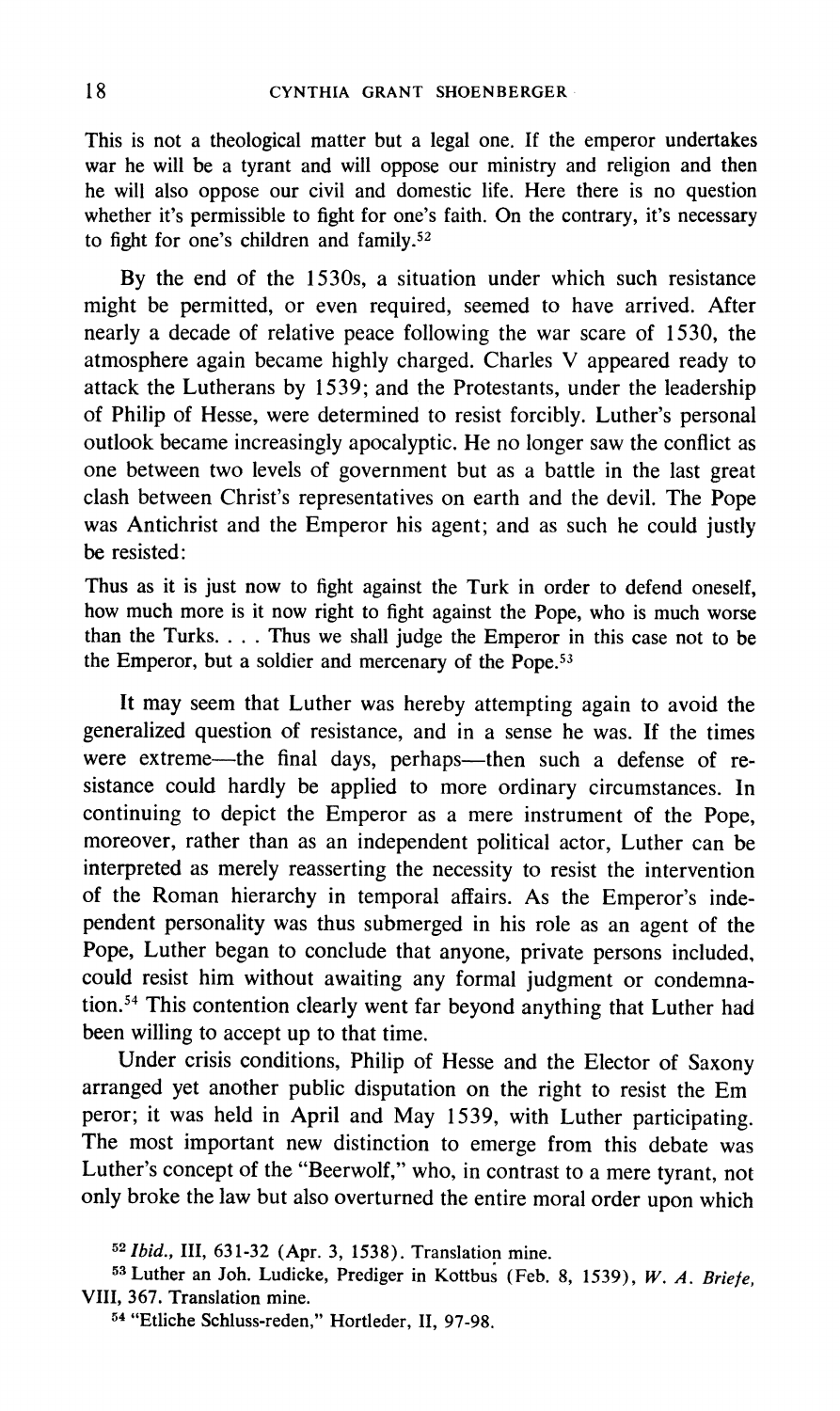**it was based. All the subjects of such a ruler, and not just the inferior magistrates, had the right to resist and even to kill him and all his supporters.55 The point, of course, was that Luther thought the Emperor and the Pope were just such apocalyptic tyrants, and that the present situation justified all efforts to resist them.** 

**To conclude then: having started from a position of complete opposition to resistance of any kind, Luther came eventually to embrace a notion of resistance based on constitutional and positive law and finally even on natural law. He did tend to describe each of the contingencies in which he justified resistance as a strategic exception to an underlying belief in non-resistance, either as a violation of the unique structure of the German Empire or as applicable by definition only to a very special and extreme case. Luther's reluctance and great caution on this issue were evident; and he was always torn between a perfectionist ethic and the necessity of acting in a world in which the existence of his church was endangered by the intentions of the Emperor, the Pope, and Catholic princes. Lack of faith in the use of force intensified his caution. Certainly forcible resistance was meant to be a last resort and even then to be exercised in a carefully circumscribed manner; but it is significant that each time his church was in peril during the 1530s and 1540s, Luther did on one or another ground allow the possibility of resistance.** 

**Moreover, Luther's pronouncements upon this issue were interpreted by Protestants in the years after his death as evidence that the initiator of the Reform had sanctioned resistance. In 1546, for example, his 1530 Warnung an seine lieben Deutschen was republished with a preface by Melanchthon; and it and the tract Wider den Meuchler zu Dresden were cited by the Lutherans who led the city of Magdeburg's famous year-long defiance of the Emperor in 1550.56 In addition, his 1539 letter to Lubeck of Cotbus and the "Etliche Schliiss-Reden" (the relevant theses from the 1539 disputation) were both updated and republished as publicity for the Schmalkaldic League in 1547.57** 

**Even more important, the writings of Luther and his associates, such as Bugenhagen, Melanchthon, the pastors at Magdeburg, the Protestant jurists and princes, had an influence far beyond the narrow issues of the Schmalkaldic War, as they were read by and influenced Protestants in**  France, Holland, and the British Isles.<sup>58</sup> Luther, it is true, for political

**56 Bekenntnis Unterricht und Vermanung der Pfarrhern und Prediger der Christlichen Kirchen zu Magdeburgk (Magdeburg, Apr. 13, 1550), Pt. II.** 

**57 Oscar Waldeck, "Die Publizistik des Schmalkaldischen Krieges I," Archiv fir Reformationsgeschichte, 7(1909-1910), 40-42.** 

<sup>58</sup> For example, Irmgard Höss, "Zur Genesis der Widerstandslehre Bezas," **Archiv fir Reformationsgeschichte, 54(1963), 198-214; Robert M. Kingdon, "The Political Resistance of the Calvinists in France and the Low Countries," Church History, 27(Sept., 1958), 220-33.** 

**<sup>55</sup> W.A., XXXIX, ii, 41-42.**